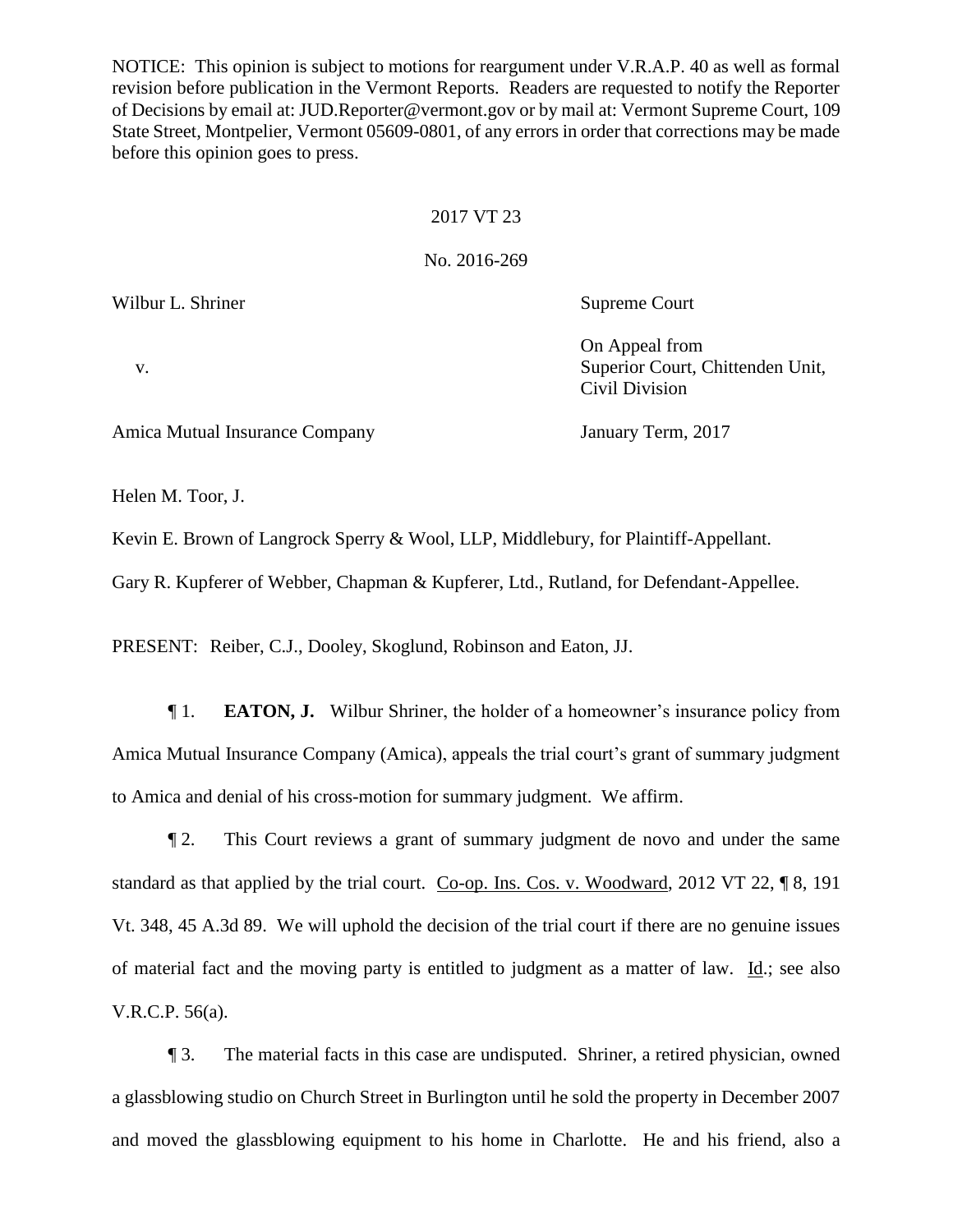glassblower, eventually set up the equipment in the garage at Shriner's property and began making glass in late 2008 or early 2009. From 2009 to 2012, Shriner and his friend "sometimes made glass for a week or two, and then would shut down for weeks due to lack of money." During that three-year period, they made glassware approximately one time per week on average, and glassmaking was never more than an occasional or part-time activity for him. Throughout those three years, Shriner earned income from glassblowing, as well as from the redevelopment and rental of investment properties and from an organic honey and vegetable operation.

¶ 4. Shriner and his friend called their enterprise Church and Maple Glass Studio and maintained a website from which customers could purchase their glassware. Shriner identified himself as an "artisan" on his tax forms, and in all years relevant to this case, he filed a Schedule C form for business profits or losses with the Internal Revenue Services (IRS). He described his business type as "blown glass manufacturing" on the IRS forms and reported sales ranging from \$4036 in 2013 to \$30,350 in 2010. He also reported business expenses for items including advertising, contract labor, legal and professional services, office space, meals, and entertainment.

¶ 5. On January 12, 2012, the furnace exhaust system in a piece of glassmaking equipment malfunctioned and caused a fire that destroyed the garage and all of the property and equipment inside it. At the time, Shriner's home was covered by his homeowner's policy with Amica, which covered losses from fire and provided replacement coverage for buildings and personal property. The policy carried a \$25,000 deductible and contained an exclusion from coverage for structures from which a business was conducted. Shriner submitted a personal property inventory for the property destroyed in the fire, with a replacement cost totaling \$88,354.91. Amica accepted Shriner's fire-loss claim and determined the replacement cost of the garage to be \$42,422.97. Amica applied the policy's \$25,000 deductible and made an actual cashvalue payment of \$1460.53 as an advance partial payment to Shriner for the garage. Amica then changed positions and, asserting that Shriner's glassblowing activities constituted a "business" for the purposes of the policy's exclusion, refused to make any further payments to replace the garage.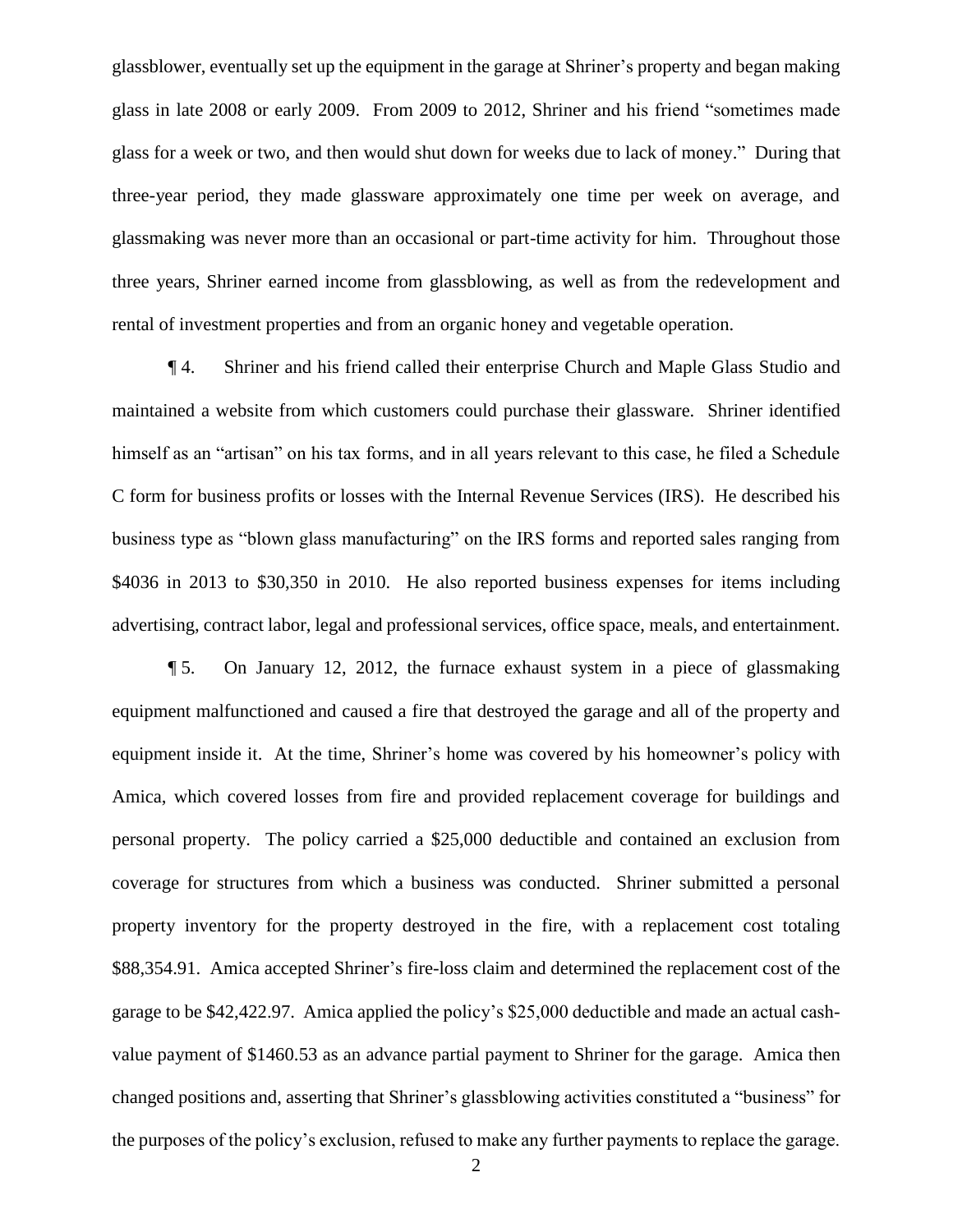Amica paid Shriner \$11,613 for nonbusiness property that was destroyed in the garage but capped its payment for other property in the inventory at \$2500, which was the maximum reimbursement permitted under the policy for "business" personal property. Shriner brought suit to recover the full amount of his claim, and the court granted summary judgment to Amica. This appeal followed.

¶ 6. An insurance policy is a contract and its interpretation is therefore a question of law for which this Court's review is nondeferential and plenary. Fireman's Fund Ins. Co. v. CNA Ins. Co., 2004 VT 93, ¶ 8, 177 Vt. 215, 862 A.2d 251. We give effect to the terms in an insurance policy according to their "plain, ordinary and popular meaning," and our interpretation of an insurance policy is guided by a "review [of] the language . . . from the perspective of what a reasonably prudent person applying for insurance would have understood it to mean." Woodward, 2012 VT 22, ¶ 9 (quotations omitted). Where policy language is ambiguous we resolve ambiguity in favor of the insured, "but we will not deprive the insurer of unambiguous terms place in the contract for its benefit." Fireman's Fund, 2004 VT 93, ¶ 9. Additionally, "[i]nsurance policies and their endorsements must be read together as one document and the words of the policy remain in full force and effect except as altered by the words of the endorsement." Id. ¶ 20 (quotation omitted). The insurer bears the burden of showing that an insured's claim is excluded by the policy. N. Sec. Ins. Co. v. Perron, 172 Vt. 204, 209, 777 A.2d 151, 154 (2001).

¶ 7. With those principles in mind, we look to the language of the policy at issue here. The policy capped recovery for "property, on the residence premises, used primarily for business purposes" at \$2500 and excluded entirely from coverage "structures from which business is conducted" and "structures used to store business property." A Vermont-specific amendatory endorsement attached to the policy deleted the standard-form homeowner's policy definition of "business" and replaced it with the following language: "Business includes trade, profession or occupation."<sup>1</sup>

<sup>&</sup>lt;sup>1</sup> The standard-form, deleted definition of "business" provided: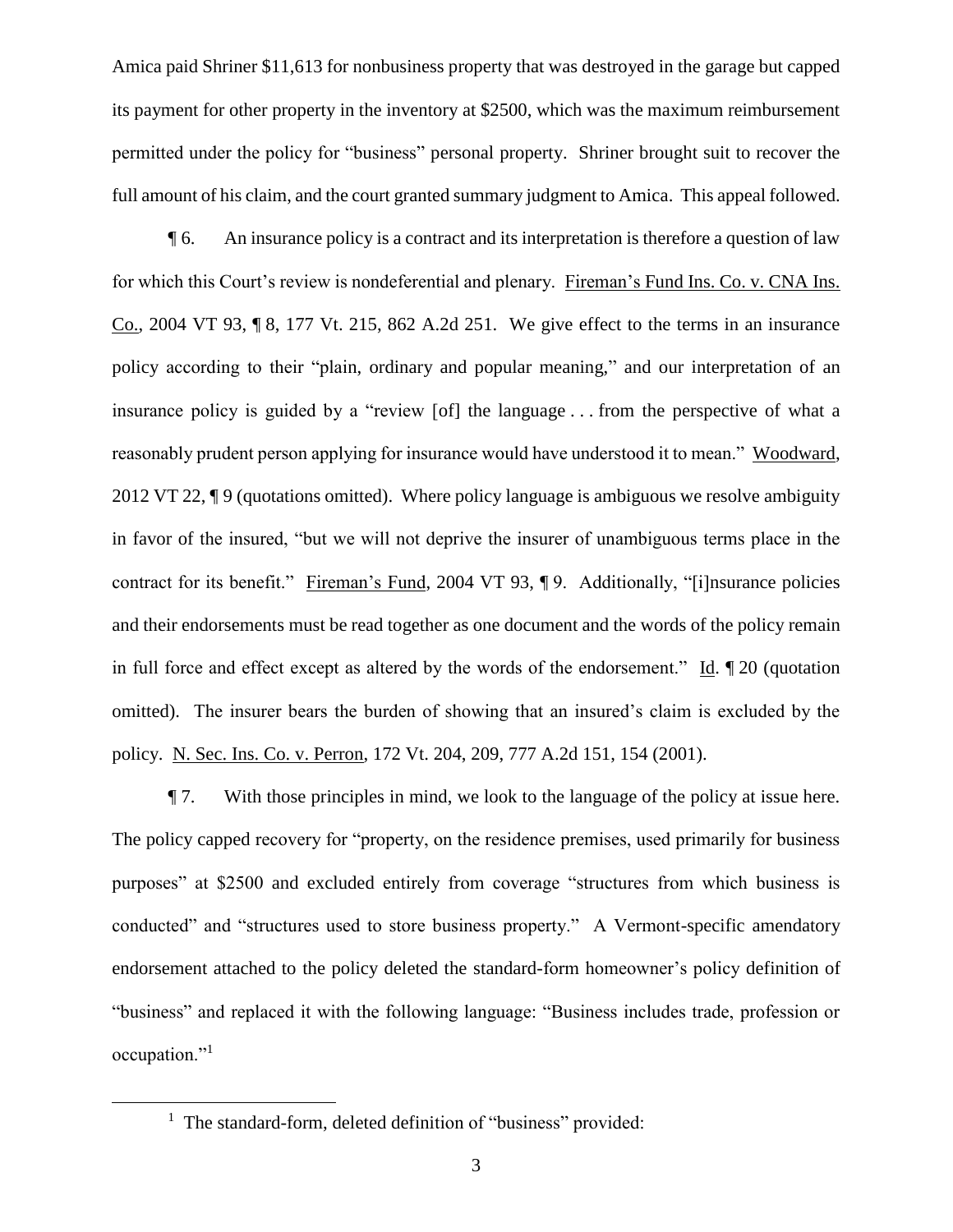¶ 8. Shriner argues that "the Court must read the policy and the amendatory endorsement together" and that reading the deleted language from the standard insurance provision and the amended language from the endorsement together creates ambiguity. We cannot accept this attempted construction of the policy. It is a basic rule of insurance policy construction that if an endorsement creates or expands an exclusion and the endorsement language is unambiguous, the insurer has carried its burden and the exclusion applies. See, e.g., Clarendon Am. Ins. Co. v. Miami River Club, Inc., 417 F. Supp. 2d 1309, 1317-18 (S.D. Fla. 2006) (applying Illinois law); Liberty Mut. Ins. Co. v. Lone Star Indus., Inc., 967 A.2d 1, 28 (Conn. 2009). Language deleted from a policy by an amendatory endorsement therefore cannot be considered for purposes of creating an ambiguity within the policy. See Caudill Seed & Warehouse Co., Inc. v. Houston Cas. Co., 835 F. Supp. 2d 329, 337-38 (W.D. Ky. 2011) (applying Kentucky law); Ryan v. Mountain States Helicopter, 686 P.2d 95, 98-99 (Idaho 1984). This position is consistent with the general rule of construction concerning endorsements to insurance policies that " 'if an endorsement extinguishes a policy provision or declares it void and of no effect, such provision cannot be considered in construing the policy.' " Mountain States, 686 P.2d at 99 (quoting 2 R. Long, The Law of Liability Insurance, § 16.09 (rev. ed. 1983)); see also 4 E. Holmes, Holmes' Appleman on Insurance § 20.1, at 155 (2d ed. 2008) ("Such rules are consistent with the precept that provisions should not be read in isolation but must be considered as a whole with any conflicts being first

 <sup>&</sup>quot;Business" means: a. A trade, profession or occupation engaged in on a full-time, part-time or occasional basis; or b. Any other activity engaged in for money or other compensation, except the following: (1) One or more activities, not described in (2) through (4) below, for which no insured receives more than \$2,000 in total compensation for the 12 months before the inception date of the policy period; (2) Volunteer activities for which no money is received other than payment for expenses incurred to perform the activity; (3) Providing home day care services for which no compensation is received, other than the mutual exchange of such services; or (4) The rendering of home day care services to a relative of an insured.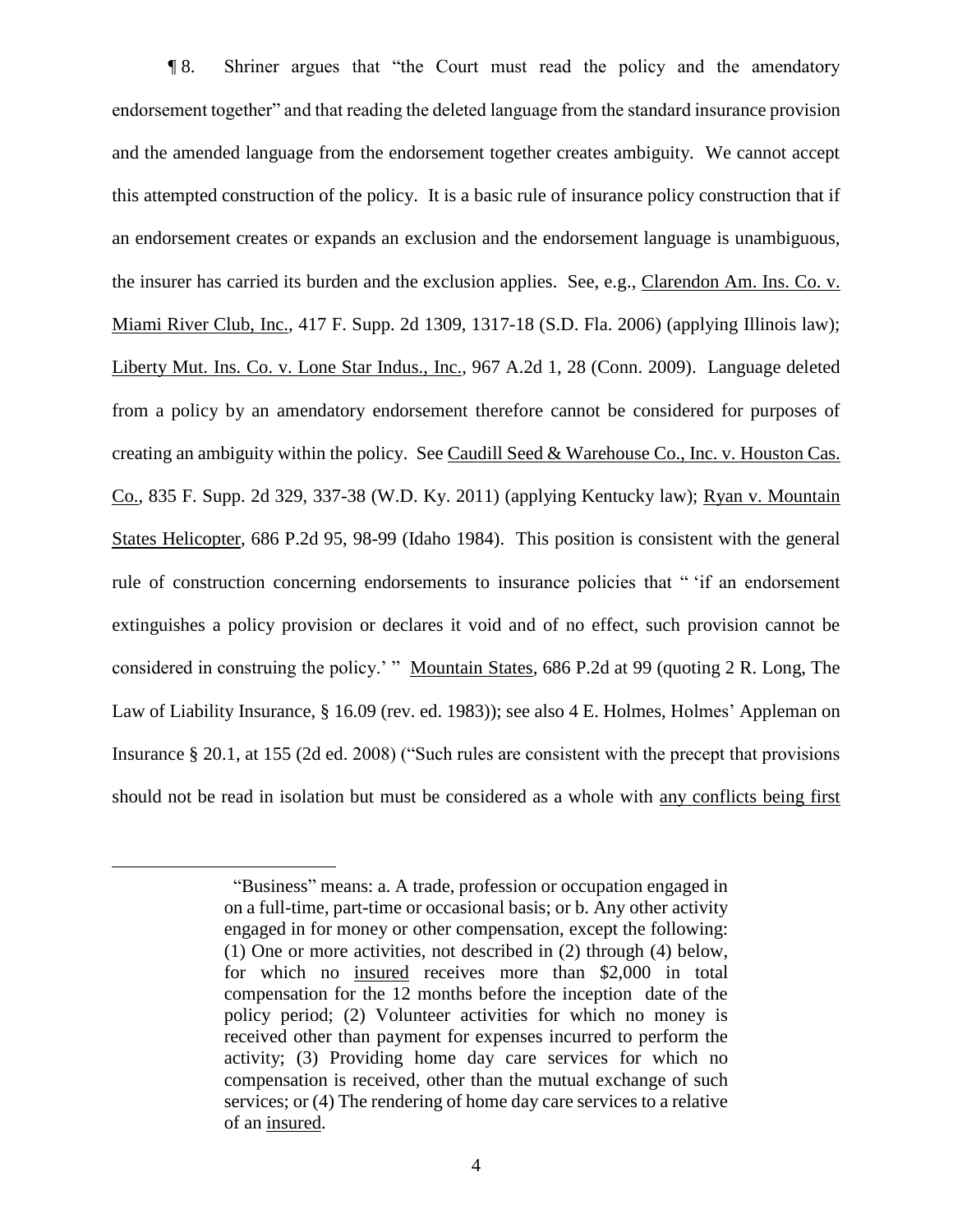resolved by applying the terms of the endorsement. Then if the ambiguity persists, the ambiguity will be construed against the insurer." (emphasis added)).

¶ 9. Shriner argues that although his glassblowing was a part-time trade, profession or occupation, it nevertheless falls outside the policy because the Vermont endorsement "narrowed the definition of 'business' " by removing "part-time or occasional trade, profession, or occupation from the definition." However, the limitation Shriner seeks to apply was never in his insurance policy; the policy that Shriner purchased always deleted the standard-form definition of "business" and the "original" definition from the standard-form policy was never operative. The only definition of "business" that applied to Shriner was that in the Vermont endorsement, and our analysis therefore requires us to consider only the language of that endorsement. Thus, in interpreting the insurance policy at issue here, we cannot, as Shriner urges us to do, compare the language of the endorsement to the language of the standard-form provision unless we conclude that the endorsement language is facially ambiguous. Rather, our interpretation of the insurance policy begins with the policy language that is applicable to Shriner—namely, the Vermont-specific endorsement.

¶ 10. The endorsement provides: "Business includes trade, profession or occupation," and Shriner concedes that his glassblowing was at least a part-time trade, profession, or occupation. In effect, Shriner has conceded that his glassblowing is, at a minimum, a "business" under the policy definition that applied to him.<sup>2</sup> The only question we must answer, then, is whether the word "business" encompasses only full-time business or if it also includes part-time business.

<sup>&</sup>lt;sup>2</sup> We have never specifically interpreted the word "business" in an insurance policy, and because Shriner concedes that his glassblowing was at least a part-time business, we need not decide whether the word "business" itself is ambiguous. The issue raised here is not whether Shriner's activities were a business, because he concedes that they were at least a part-time business. However, we note that we have repeatedly drawn the line between what constitutes a "business pursuit" and a "nonbusiness pursuit" in the context of homeowners' policies. See, e.g., Towns v. N. Sec. Ins. Co., 2008 VT 98, ¶ 10, 184 Vt. 322, 964 A.2d 1150; Lundeau v. Peerless Ins. Co., 170 Vt. 442, 446-47, 750 A.2d 1031, 1034 (2000). In drawing that distinction, we have adopted a context-specific inquiry that considers several factors, including whether the activity in question serves a "business purpose," whether it contributes to financial advantage by the insured,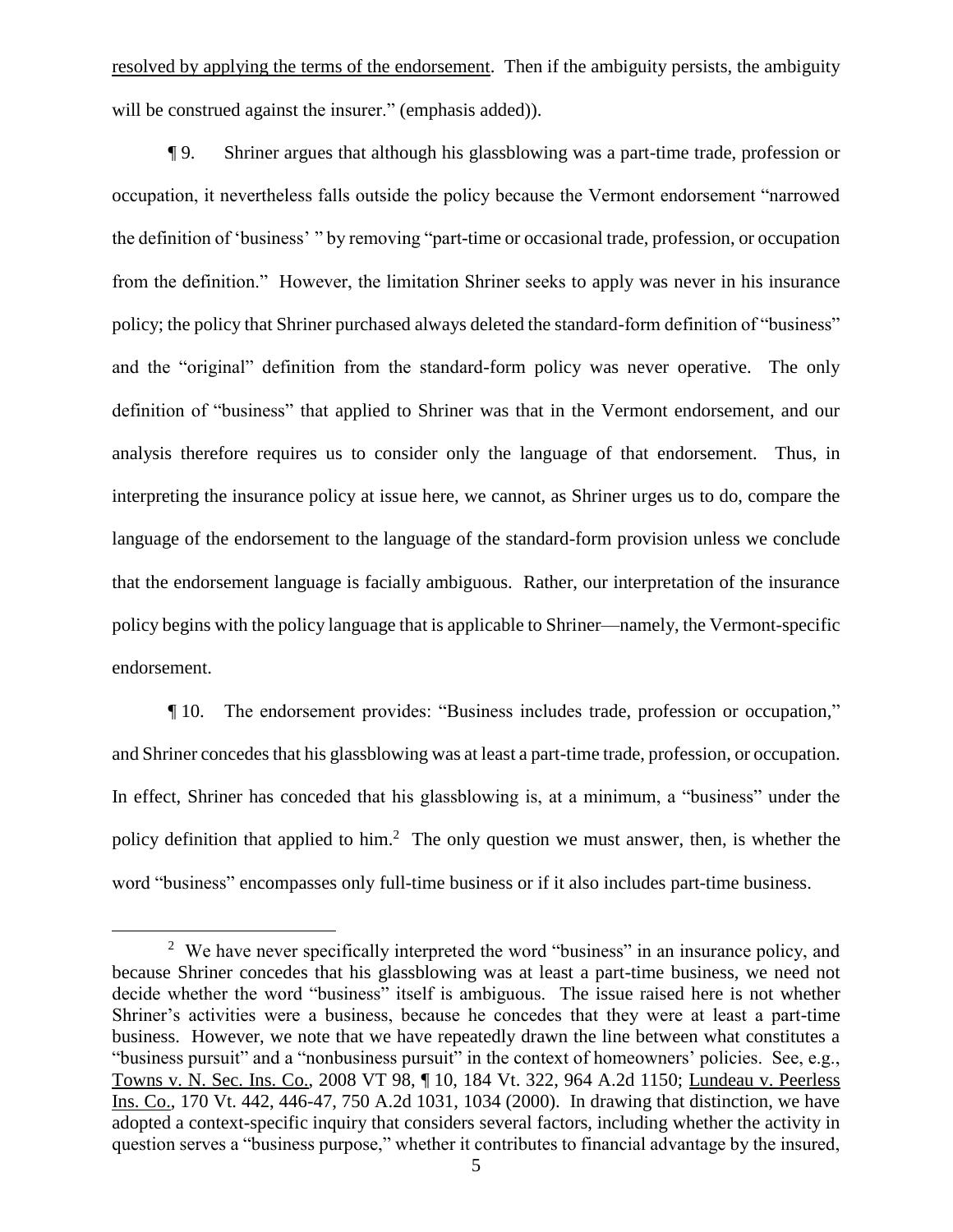¶ 11. Bearing in mind that the policy at issue here was a homeowners' policy, we cannot conclude that the language of the endorsement was ambiguous as to the scope of the word "business": Shriner's policy unambiguously excluded from coverage property connected to fulland part-time business. See Lundeau, 170 Vt. at 448, 750 A.2d at 1035 (explaining that court must consider nature of homeowners' policy and nature of risk involved in activity giving rise to insurance claim because "homeowner's policy [is] designed to insure primarily within the personal sphere of the policyholder's life and to exclude coverage for hazards associated with regular income-producing activities which involve different legal duties and a greater risk of injury or property damage" (quotation and alteration omitted)). Shriner and Amica agree that glassblowing was at least an occasional or part-time trade, profession, or occupation for Shriner. In practice, that meant that Shriner made glassware approximately once per week on average from 2009 to 2012. Under Shriner's interpretation of his policy, any aggregation of income-generating enterprises, each done less than full-time, would not constitute a "business" and would therefore be immune from the exclusion. This is not a reasonable interpretation and could not have been what the parties intended when Shriner purchased a homeowner's policy from Amica. Although Shriner identified himself as an artisan on tax forms, he also filed a Schedule C form for business profits or losses with the IRS for every taxable year since 2003. His tax documents reflect annual sales from glassmaking ranging from \$4036 to \$30,350, and he reported various business expenses. His primary source of income throughout the relevant period was from a combination of selling glassware, redeveloping and renting investment properties, and selling products from an organic honey and vegetable operation. Shriner acknowledges that he made glass in his garage, that he stored his glassmaking equipment in the garage, and that he used his glassmaking equipment to generate profit.

whether it generates profit for the insured, and the nature of the risk and coverage involved. See Towns, 2008 VT 98, ¶¶ 10, 12.